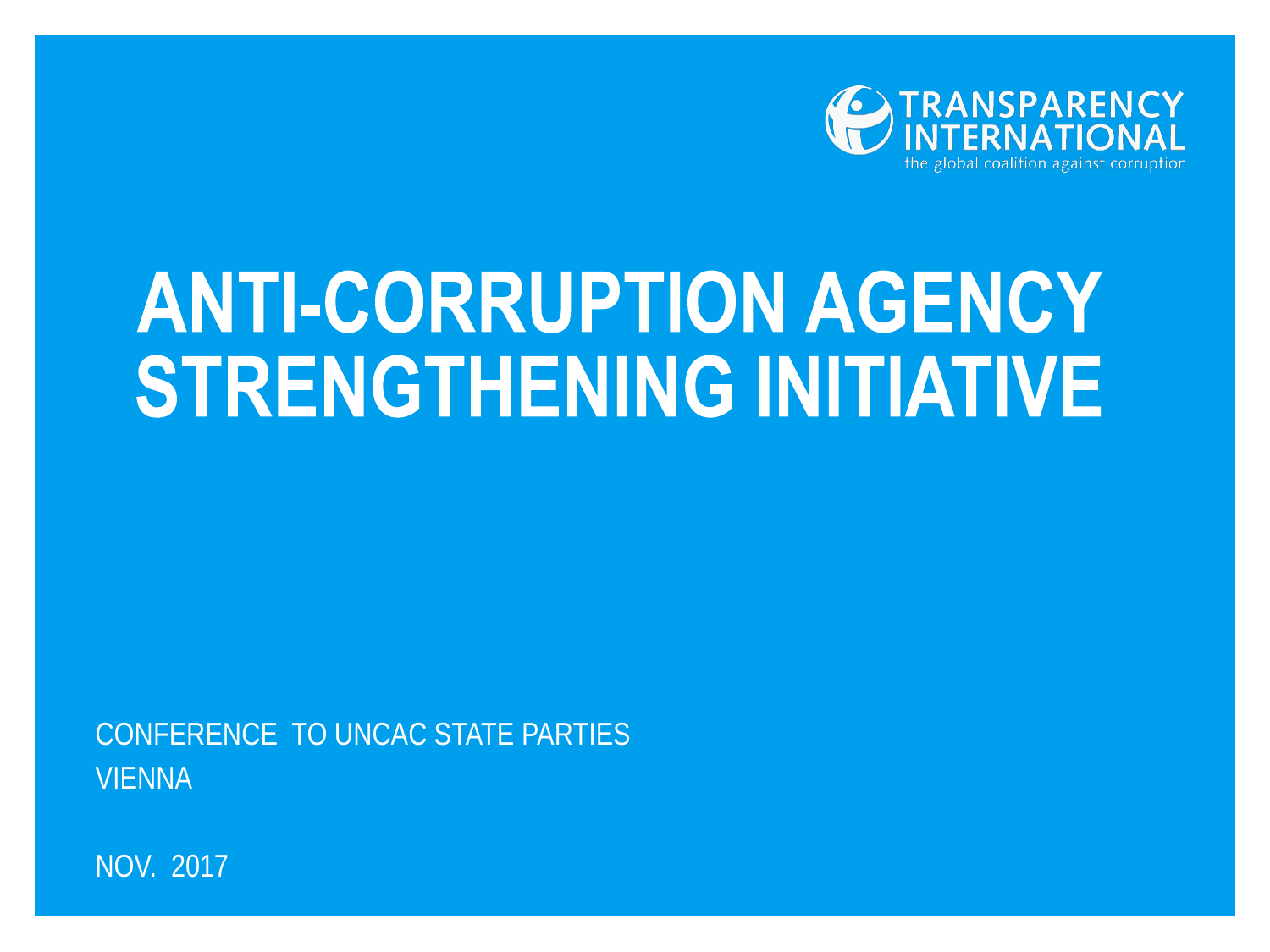## DIMENSIONS OF ASSESSMENT

1. Legal Status and Independence (7 indicators) 2. Financial and Human Resources (9 indicators) 3. Detection & Investigation (9 indicators) 4. Prevention, Education & Outreach (9 indicators) 5. Cooperation with other Organisations (5 indicators) 6. Accountability and Oversight (4 indicators) 7. Public Perceptions of ACA's Performance (7 indicators)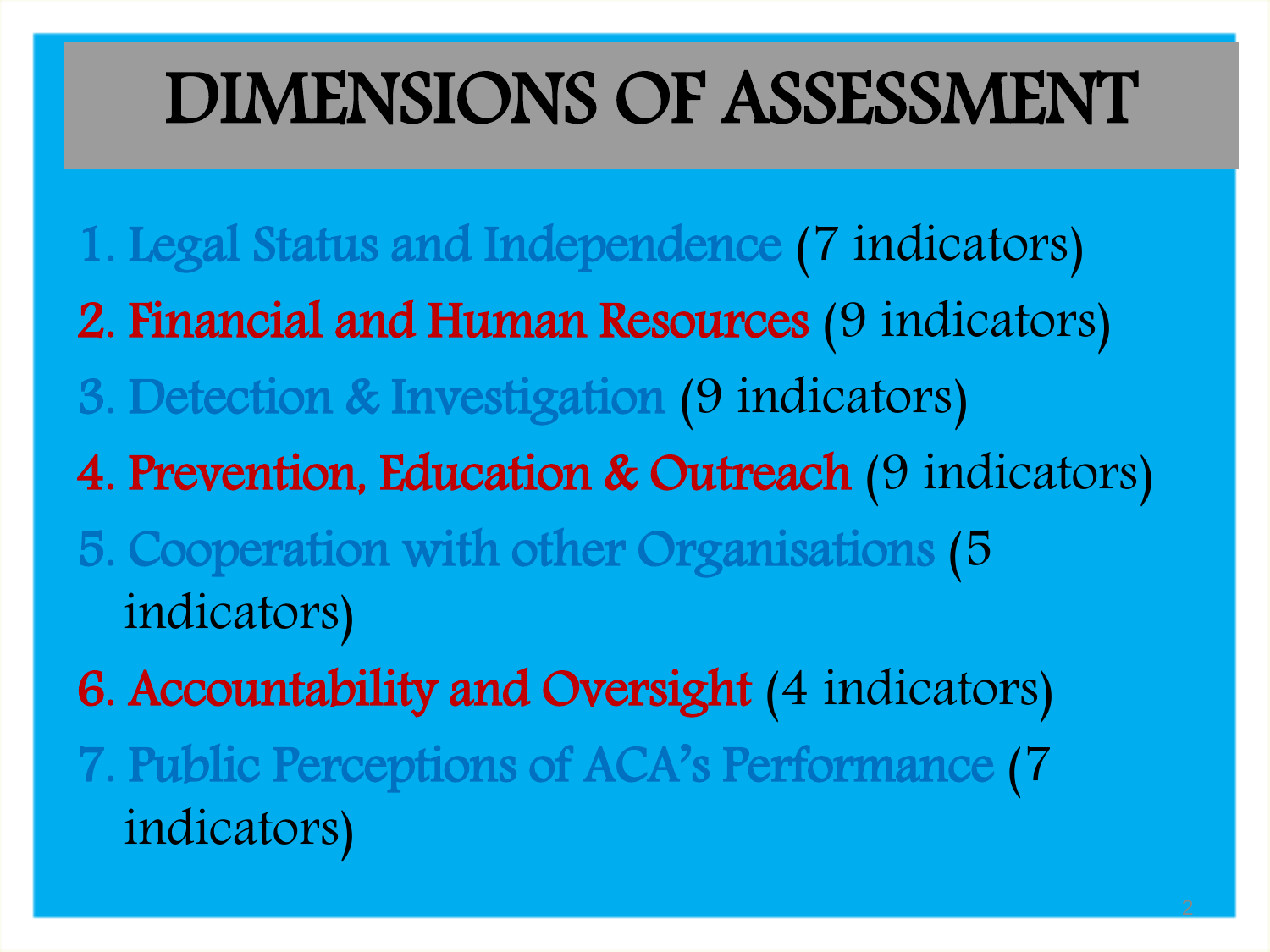## **INDICATOR FRAMEWORK**



| <b>DIMENSION</b><br><b>INDICATORS</b>                                 |                                                                                |                                                                                        |                                                                                                  |                                                                            |                                                                                   |                                                                                         |                                                                           |                                                           |                                                                                 |
|-----------------------------------------------------------------------|--------------------------------------------------------------------------------|----------------------------------------------------------------------------------------|--------------------------------------------------------------------------------------------------|----------------------------------------------------------------------------|-----------------------------------------------------------------------------------|-----------------------------------------------------------------------------------------|---------------------------------------------------------------------------|-----------------------------------------------------------|---------------------------------------------------------------------------------|
| LEGAL BASIS,<br><b>INDEPENDENCE</b><br>AND MANDATE (7)                | <b>ACA</b> legal<br>independence                                               | <b>ACA</b> broad<br>mandate                                                            | <b>ACA legal powers</b>                                                                          | <b>Appointment of</b><br><b>ACA</b><br>commissioners                       | <b>Removal and</b><br>term limits of ACA<br>commissioners                         | <b>ACA</b> operational<br>autonomy                                                      | Political use of<br>ACA powers by<br>qovernment                           |                                                           |                                                                                 |
| <b>FINANCIAL AND</b><br><b>HUMAN</b><br><b>RESOURCES (9)</b>          | <b>ACA budget</b><br>(proportion of<br>government<br>budget)                   | <b>ACA budget</b><br>(sufficiency)                                                     | <b>ACA budget</b><br>(stability)                                                                 | <b>ACA staff salary</b><br>and benefits                                    | <b>ACA staff</b><br>selection criteria                                            | <b>ACA staff</b><br>expertise<br>(investigation)                                        | <b>ACA staff</b><br>expertise<br>(prevention,<br>education)               | <b>ACA staff training</b>                                 | <b>ACA staff stability</b><br>(attrition)                                       |
| <b>DETECTION AND</b><br><b>INVESTIGATION (9)</b>                      | ACA's<br>accessibility by<br>whistleblowers<br>and claimants                   | <b>ACA's</b><br>responsiveness to<br>corruption<br>complaints                          | <b>ACA's willingness</b><br>to take on<br>corruption<br>investigations                           | Average number<br>of cases<br>investigated by<br><b>ACA</b>                | <b>ACA's efficiency</b><br>and<br>professionalism in<br>investigation             | Average<br>conviction rate of<br>corruption cases                                       | Willingness of<br>ACA to<br>investigate<br>influential persons            | ACA's role in<br>restitution and<br>asset recovery        | <b>Demographic</b><br>information of<br>complainants to<br><b>ACA by gender</b> |
| PREVENTION,<br><b>EDUCATION AND</b><br>OUTREACH (9)                   | Proportion of<br>budget allocated<br>to public outreach<br>and prevention      | <b>ACA's corruption</b><br>prevention<br>initiatives                                   | System/agency<br>reviews<br>conducted by<br><b>ACA</b>                                           | <b>Prevention</b><br>recommendations<br>in ACA<br>investigation<br>reports | Implementation of<br>an ACA outreach<br>and education<br>plan                     | Engagement of<br>stakeholders in<br>outreach and<br>education<br>activities             | Independent and<br>proactive<br>research on<br>corruption risks<br>by ACA | <b>Dissemination</b><br>and campaigns by<br><b>ACA</b>    | Use of website<br>and social media<br>for prevention by<br><b>ACA</b>           |
| <b>STATE SUPPORT.</b><br><b>INTERAGENCY</b><br><b>COOPERATION (6)</b> | Government<br>support for<br>prosecution of<br>corruption cases                | <b>ACA</b> cooperation<br>with other control<br>and integrity<br>agencies              | <b>ACA</b> cooperation<br>with civil society<br>and private sector                               | <b>ACA</b> participation<br>in international<br>networks                   | <b>ACA</b> cooperation<br>with other<br>countries' ACAs                           | <b>Public confidence</b><br>in state endowed<br><b>ACA with powers</b><br>and resources |                                                                           |                                                           |                                                                                 |
| <b>OVERSIGHT AND</b><br><b>ACCOUNTABILITY</b><br>(7)                  | Comprehensive<br>and accessibility<br>of annual ACA<br>report                  | <b>Oversight</b><br>mechanisms for<br><b>ACA</b>                                       | Internal<br>complaints and<br>review procedure<br>within ACA                                     | <b>Staff disciplinary</b><br>or dismissal with<br><b>ACA</b>               | <b>Public confidence</b><br>in ACA treatment<br>of persons under<br>investigation | Public confidence<br>in an impartial<br>and fair ACA                                    | Public confidence<br>in an impartial,<br>fair ACA among<br>users          | <b>HIGH SCORE</b><br><b>MODERATE</b><br><b>SCORE</b>      | Green<br>Yellow                                                                 |
| <b>PERCEPTIONS OF</b><br><b>EFFECTIVENESS</b><br>(3)                  | <b>Public perception</b><br>of ACA's<br>effectiveness in<br>corruption control | Public perception<br>of ACA's<br>effectiveness in<br>corruption control<br>among users | Public perception<br>of ACA's<br>effectiveness in<br>corruption control<br>among female<br>users |                                                                            |                                                                                   |                                                                                         |                                                                           | <b>LOW SCORE</b><br><b>Scoring Not</b><br><b>Possible</b> | <b>Red</b><br>Grey                                                              |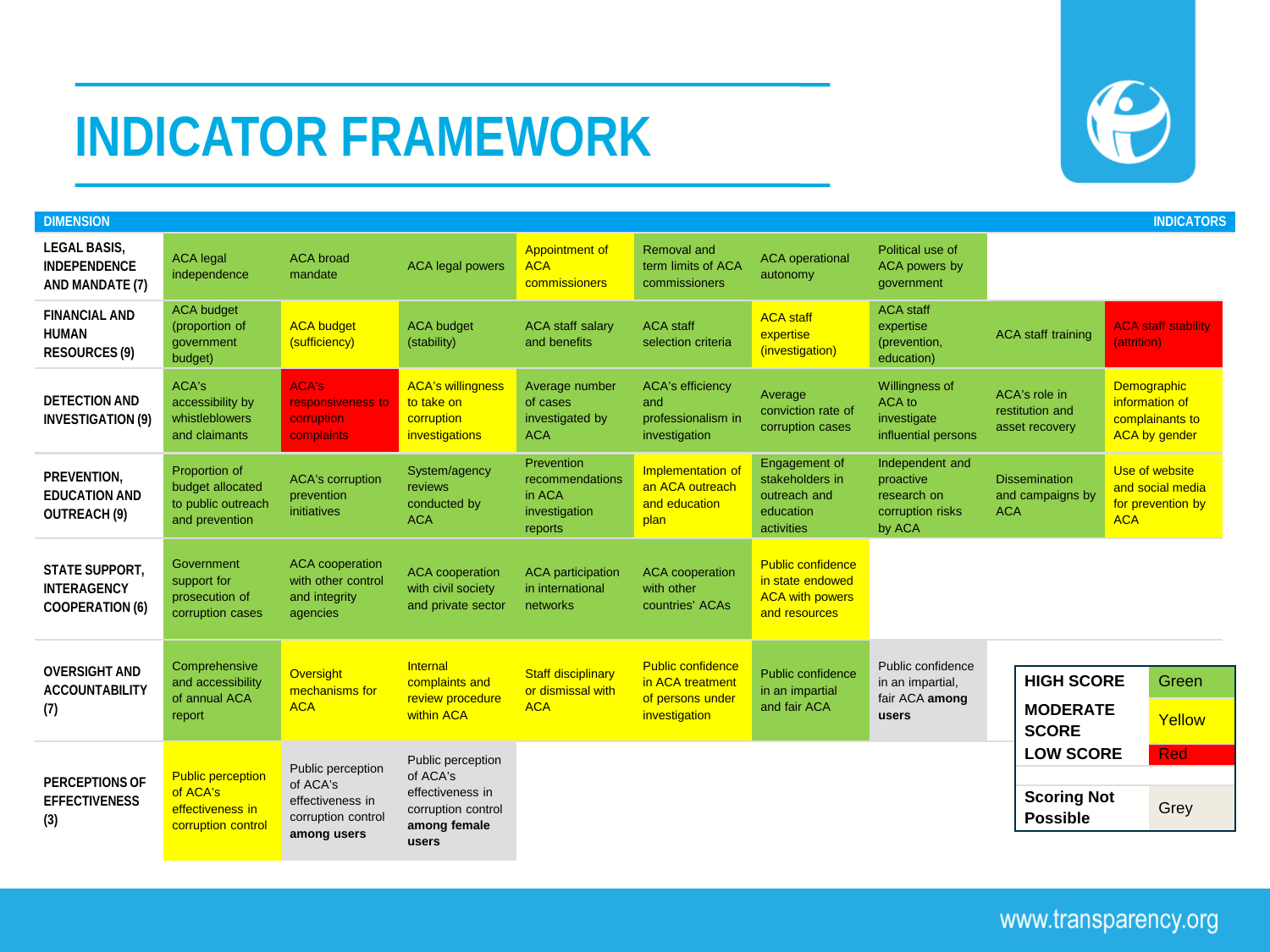HOW STRONG ARE ANTI-CORRUPTION AGENCIES IN ASIA PACIFIC?





[https://www.transparency.org](https://www.transparency.org/)



www.transparency.org